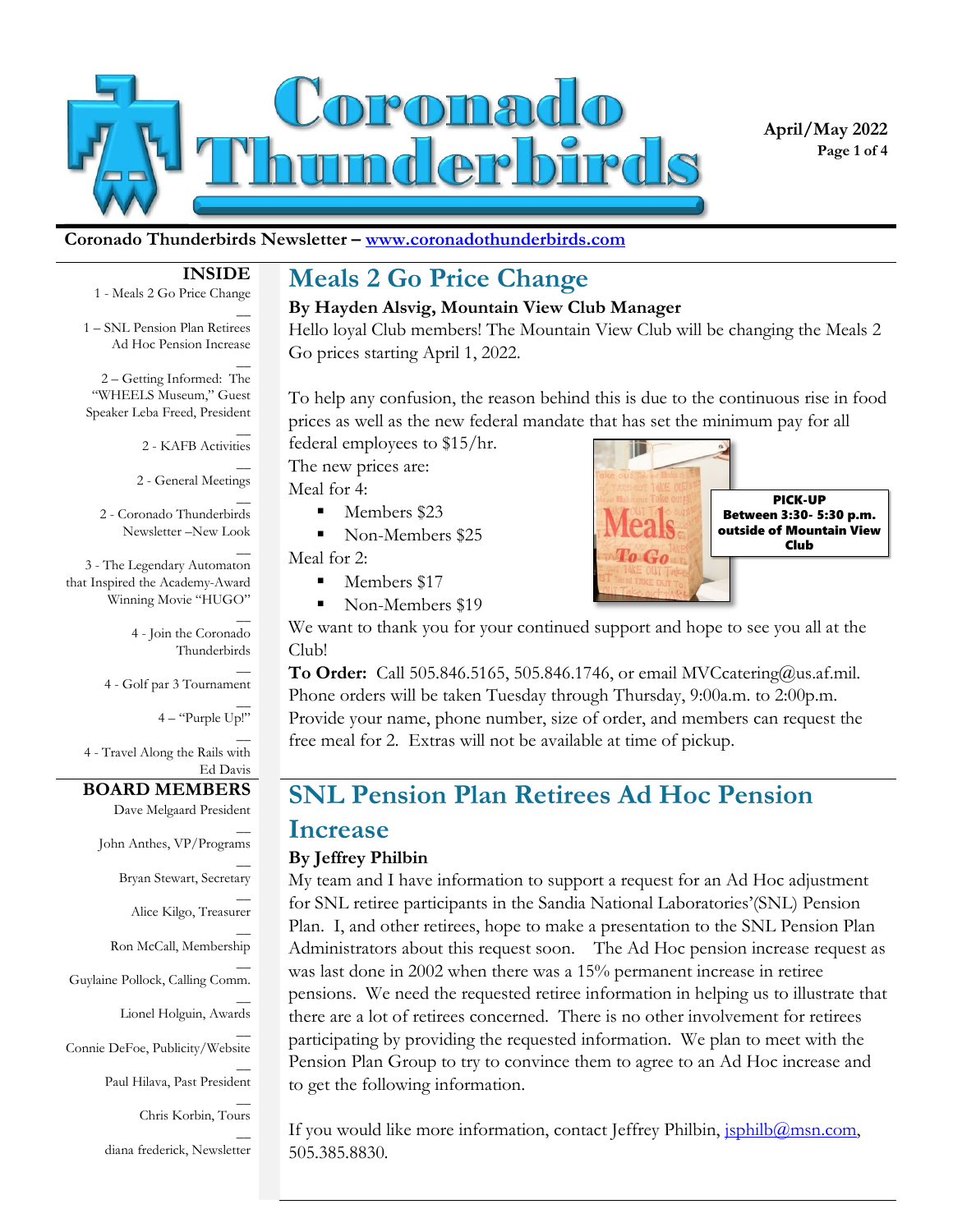## **Getting Informed: The "WHEELS Museum," Guest Speaker Leba Freed, President, April 12, 2022**

#### **By John Anthes**



The WHEELS Museum, Inc., was founded nearly thirteen years ago for the express purpose of saving the former Santa Fe Railway Locomotive Shops in Albuquerque (then owned by the BNSF Railway) from either demolition or sale to a private industrial developer. Over this period of time and through intense efforts, The WHEELS Museum was successful in raising the funds to operate and ultimately supplement the purchase of the historic Locomotive Shops by the City of Albuquerque where \$6,185,000 was the total amount raised by WHEELS over 13 years. Leba Freed is a life-long ABQ resident, a graduate from UNM as a teacher, her family came here in the 1920's. Leba ran the family business, the FREED Company for over 20 yrs. She is a member of several professional orgs: President of WHEELS Museum Board, Member of Legislative Railyards Advisory Board, Member

of UNM Technology Council Board, and the Museum Counsel. She is married to a local physician and they have 4 children and 5 grandchildren. We are in discussions to evaluate a future Membership tour. **<https://www.visitalbuquerque.org/listing/wheels-museum/1038/>**

## **KAFB Activities**

#### **By [Kirtland Forces Support](https://kirtlandforcesupport.com/recreation/)**

Did you know there are multiple opportunities for recreational activities accessible via the DBIDs access? Click the link above to see the choices.



## **General Meetings**

**From Dave Melgaard** General Meetings are:

**Date:** Second Tuesday of the Month

**Where:** Mountain View Club.

#### **When:**

11:00 a.m. Social and Lunch 12:00 noon Business meeting

Program starts after Business Meeting

## **Coronado Thunderbirds Newsletter –New Look**

#### **By diana frederick**

Welcome to the newly imagined newsletter. The goals were:

- To embrace the past with the original Thunderbird logo and to utilize a non-current Sandia logo, so as to avoid conflicts.
- To simplify the design and enlarge the font for better readability.
- Behind the scenes, to utilize a program that was accessible for the editor, required the least amount of time to create, and utilized the lease amount of printable ink.

The hope is that this new imagining will be pleasing to read and if you have some concerns, please bring them to my attention. I look forward to being a member of this club and working with this group of people. Thank you.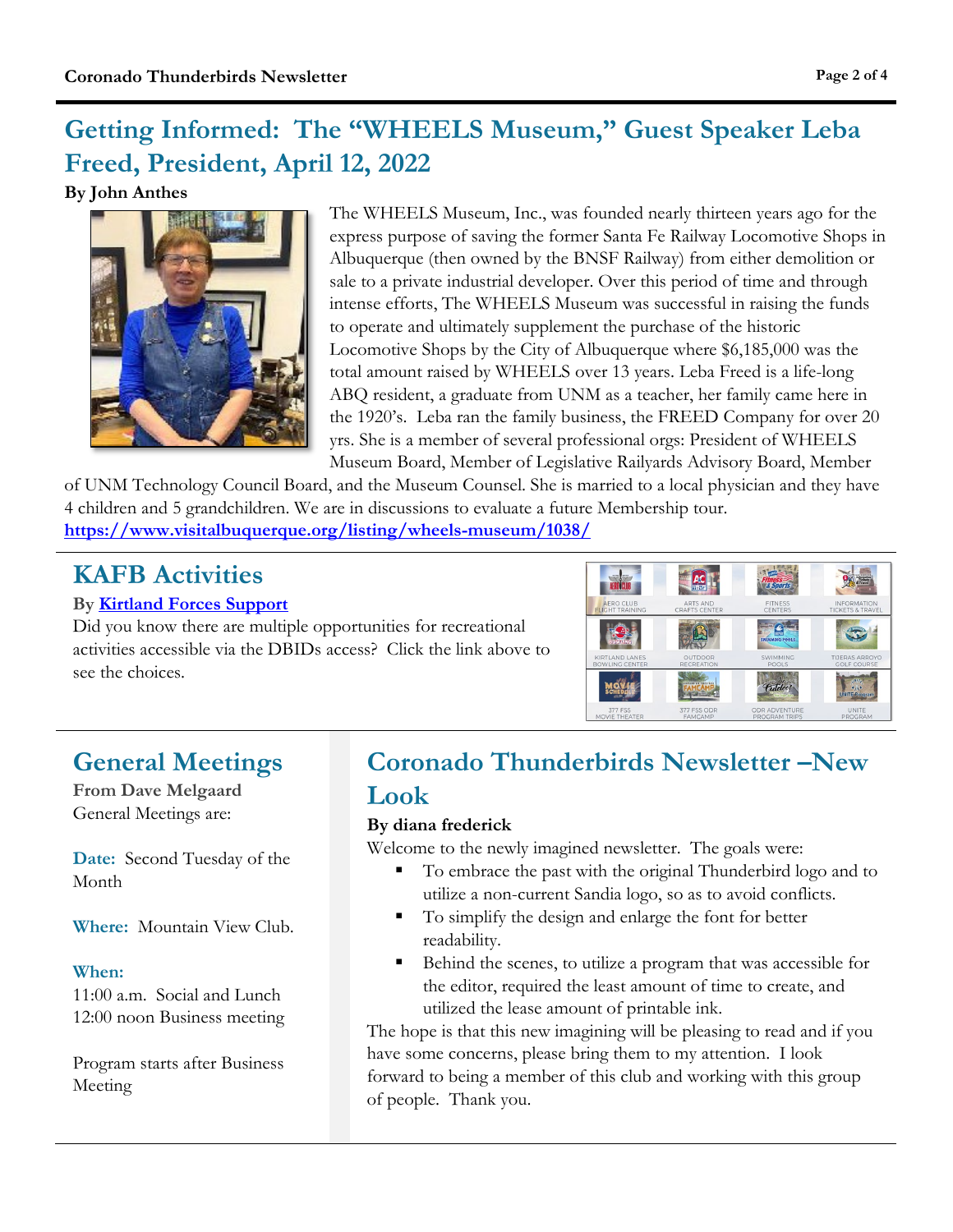## **The Legendary Automaton that Inspired the Academy-Award Winning Movie "HUGO," May 10, 2022**

By John Anthes



Invited by Philadelphia's The Franklin Institute to restore a dormant 220-yearold poet-draughtsman clockwork figure, Santa Fe's Andy Baron was able to identify and resolve its primary defects, and bring back nuances of movement that no living person had seen. Andy's automaton odyssey began with an invitation from Brian Selznick, to help Brian understand the inner workings of the automaton. Brian had just begun to write "The Invention of Hugo Cabret," the New York Times Bestseller that in turn became the acclaimed film. Andy studied several images that Brian provided, and distilled his observations into a brief description to aid the author. In response, Brian sent a draft of the nascent manuscript, and some of the sketches that would ultimately evolve into the book's many illustrations. Andy was delighted to read the story and felt an immediate affinity for Hugo. Andy became a role model and consultant for the book, and Brian ultimately recommended him to The Franklin Institute, to accomplish in real life what Brian's protagonist achieves in "HUGO;" the successful revivification of the automaton. Through photos of the automaton's inner workings, and rare video clips, Andy will convey details of his rewarding experience, and explore some of the necessary steps needed to restore the automaton to full operation.

See the following links:

[https://www-stage64.scholastic.com/teachers/videos/teaching-content/meet-andrewbaron-mechanical](https://www-stage64.scholastic.com/teachers/videos/teaching-content/meet-andrewbaron-mechanical-genius-behind-brian-selznicks-invention-hugo-cabret/)[genius-behind-brian-selznicks-invention-hugo-cabret/](https://www-stage64.scholastic.com/teachers/videos/teaching-content/meet-andrewbaron-mechanical-genius-behind-brian-selznicks-invention-hugo-cabret/)  <https://www.youtube.com/watch?v=Hv3obL9HqyY>

[https://www.maillardetautomaton.com](https://www.maillardetautomaton.com/) 

<https://www.fi.edu/history-resources/automaton>(obtained image from this site) [https://en.wikipedia.org/wiki/Maillardet%27s\\_automaton](https://en.wikipedia.org/wiki/Maillardet%27s_automaton) 

~~~~~~~~~~~~~~~~~~~~~~~~~~~~~~~~~~

Andy Baron is Owner and Chief technician of Alpine Clock Repair, LLC. Top quality clock repair utilizing the 21st Century Professional Standards & Practices: [https://alpineclockrepair.com.](https://alpineclockrepair.com/) In other technical fields, Andy co-created the go-to website for enthusiasts of vintage Theremin musical instruments, and has appeared on public television to talk about this subject: [https://rcatheremin.com](https://rcatheremin.com/) From the PBS production "Majesty of Music and Math" (excerpt): [https://www.youtube.com/watch?v=uvQnpintY5k.](https://www.youtube.com/watch?v=uvQnpintY5k) Andy also owns Popyrus Studio, Inc. Pop-Up Book Design - Senior paper engineer and mechanician. Andy's presentation of a groundbreaking work at the Smithsonian, "Birth of a Corporate Pop-up Book," and a demonstration of his "movable" book design, by Rube Goldberg's granddaughter and President of Rube Goldberg Inc., can be seen here: [http://www.youtube.com/watch?v=dFUz-hwL9kw.](http://www.youtube.com/watch?v=dFUz-hwL9kw) Video of the movable book cover starts at 9:14, though the entire presentation is well worth watching: [https://www.youtube.com/watch?v=gb3orZVHleU.](https://www.youtube.com/watch?v=gb3orZVHleU) Books featuring Andy's paper designs have won top honors, including: The Movable Book Society's Meggendorfer Prize, Print Magazine Certificate of Design Excellence, Smithsonian Magazine Notable Book for Children, Newsweek's - Top Pick for Kids, Parenting. Magazine Best Book, An ALA (American Library Association) Notable Book, Swedish Gold Medal Design Awards and many others.